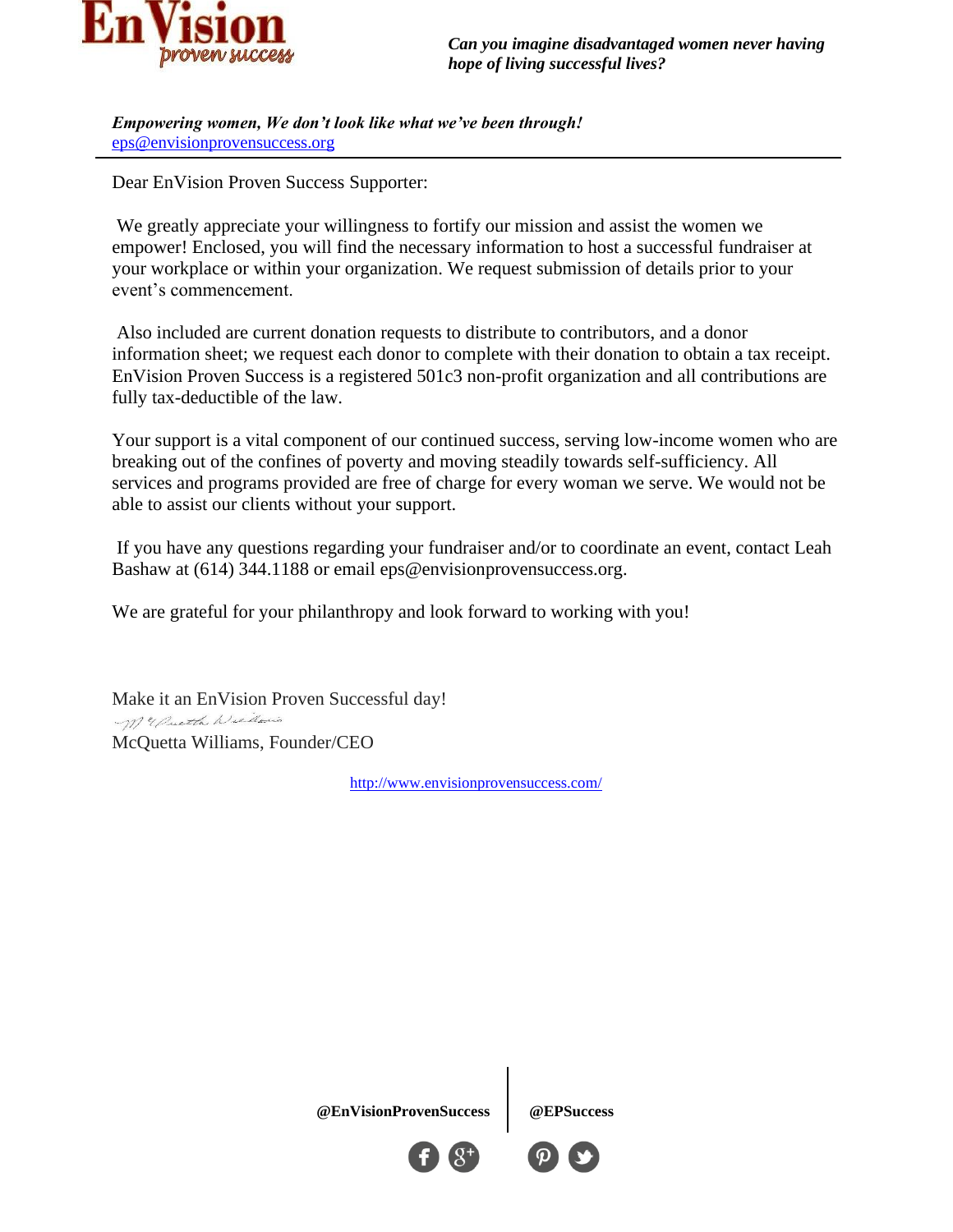

*Empowering women, We don't look like what we've been through!* [eps@envisionprovensuccess.org](mailto:eps@envisionprovensuccess.org)

## SPONSOR CONFIRMATION

Please Return via Email or Fax Before Commencing Sponsorship to Leah Bashaw, Manager of Community Engagement: rhea@dfscmh.org Phone: 614-291-5420 ext 13

DATE SUBMITTED: COMPANY/ORGANIZATION: CONTACT NAME: ADDRESS: PHONE: ( ) FAX: ( ) EMAIL: DATE(S) OF SPONSORSHIP: DATE OF FUNDRAIERS: LOCATION OF FUNDRAISER:

UNDERSTAND ENVISION PROVEN SUCCESS DOES NOT PROVIDE COLLECTION RECEPTACLES: (Initial) TYPE OF FUNDRAISER – PLEASE CHECK ALL THAT APPLY:

- \_\_\_\_ Printing of the magazine
- \_\_\_\_ Sponsor featured women
- \_\_\_\_ Mentorship program
- Life skills/health and wellness workshops
- \_\_\_\_ Personal care products (New ones only) and or transportation
- \_\_\_\_ WORKFORCE READINESS TOOLS (FLASH DRIVES, RESUME PAPER,

## PORTFOLIOS)

Does your organization provide philanthropic financial support or event sponsorships for nonprofit organizations? (circle one) yes no If yes, please provide the name and contact information: Name\_\_\_\_\_\_\_\_\_\_\_\_\_\_\_\_\_\_\_\_\_\_\_ Title \_\_\_\_\_\_\_\_\_\_\_\_\_\_\_ Email \_\_\_\_\_\_\_\_\_\_\_\_\_\_\_\_\_\_\_ Telephone\_\_\_\_\_\_\_\_\_\_\_\_\_\_\_\_ Additional Requests :

Signature of Lead Contact:

ALL FUNDRAISERS MUST BE CONFIRMED AND SIGNED BY A REPRESENTATIVE OF ENVISION PROVEN SUCCESS Received/Confirmed by EnVision Proven Success:

**@EnVisionProvenSuccess @EPSuccess**